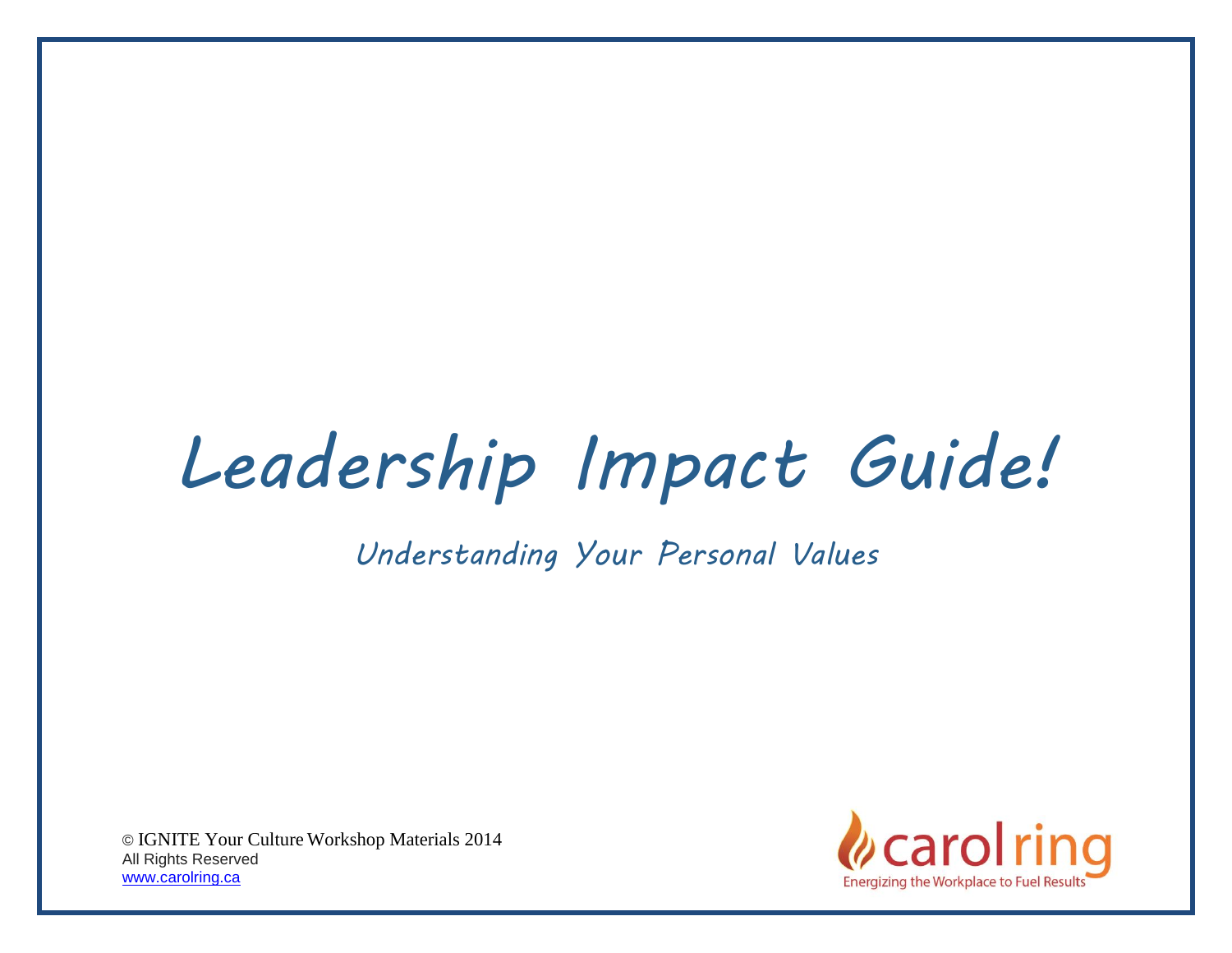## *IGNITE Your Culture*

The values and beliefs of leaders drive the culture of an organization. And the culture of an organization fuels its potential. In order to understand your organization's culture you need to first understand your own values. Values are the building blocks of culture.

#### **Take the ride to discover your personal values**

Today, I invite you to participate in one of the exercises from my IGNITE Your Culture program – The Maze.

When wandering through a maze, you can get lost in no time. You may find yourself continually walking into dead ends, spinning around in circles, feeling as though you don't know where to turn. It can be very difficult to see the light at the end of the tunnel.



Life can often feel like wandering through a maze with the lights off. Having a clear set of values can help you navigate towards those things that mean the most to you. Knowing what your personal values are helps you to reduce backtracking and stay out of the thorny areas of duties that sap your energy. Instead of being overwhelmed by all the possibilities, honoring your values will keep you on a straight path towards your success.

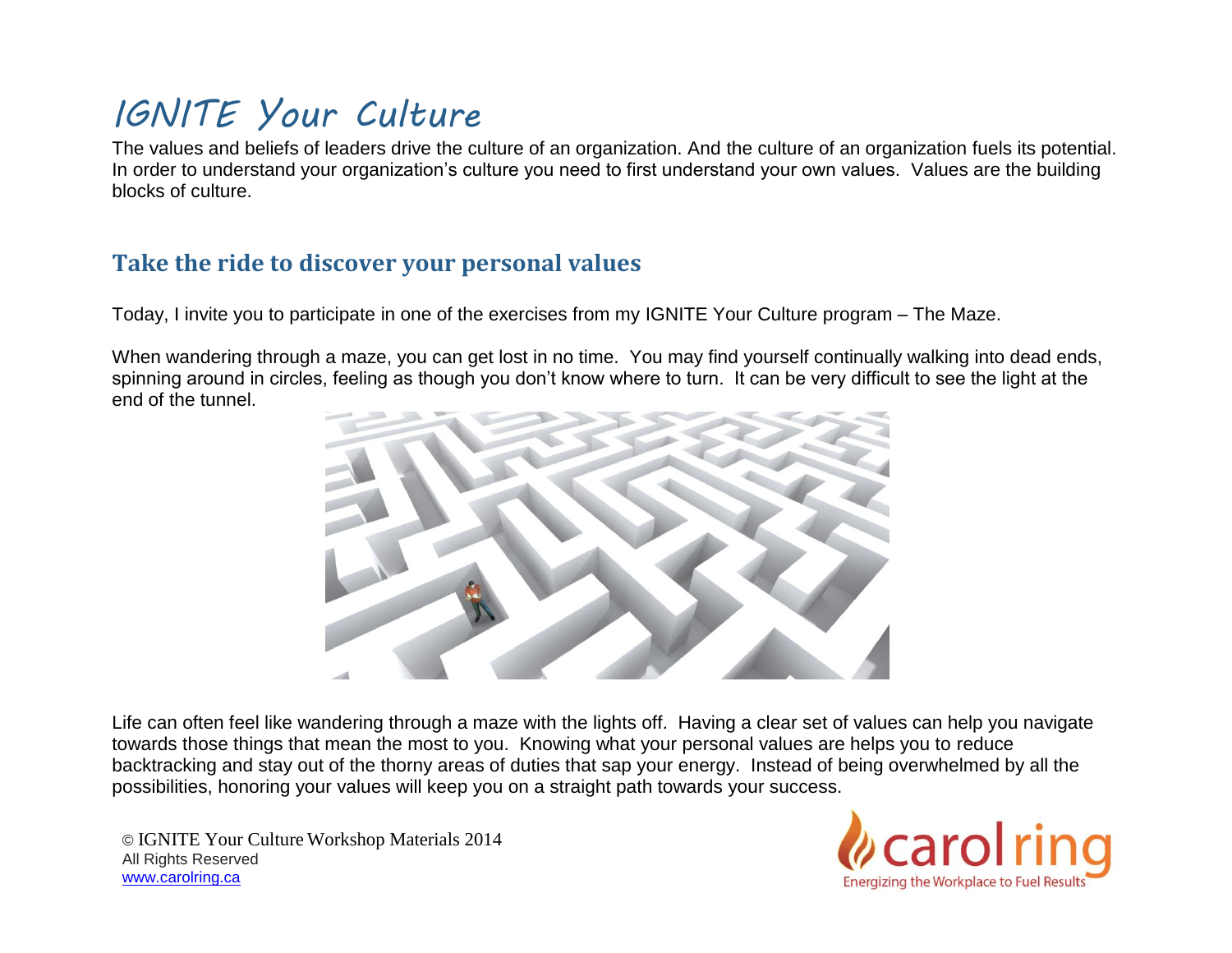## *Taking the Ride*

**Step 1:** Review the list of values on the next page and check off all of those that resonate with you or are important to you. It's not about "right" or "wrong" values. Select 15 – 20 words. Don't over think this part of the exercise.

**Step 2:** Looking at just the ones that are checked, group the words in the first column in the chart below that are similar until you have 4-6 groupings.

Looking at each group of words one at a time, pick a person, place or thing that represents this group of words. These are your core values.

| <b>Grouping Your Personal Key Values</b><br>(i.e integrity, respect, honesty) | Name the Value with a<br><b>Person/Place/Thing</b> |
|-------------------------------------------------------------------------------|----------------------------------------------------|
| 1.                                                                            |                                                    |
| 2.                                                                            |                                                    |
| 3.                                                                            |                                                    |
| 4.                                                                            |                                                    |
| 5.                                                                            |                                                    |
| 6.                                                                            |                                                    |

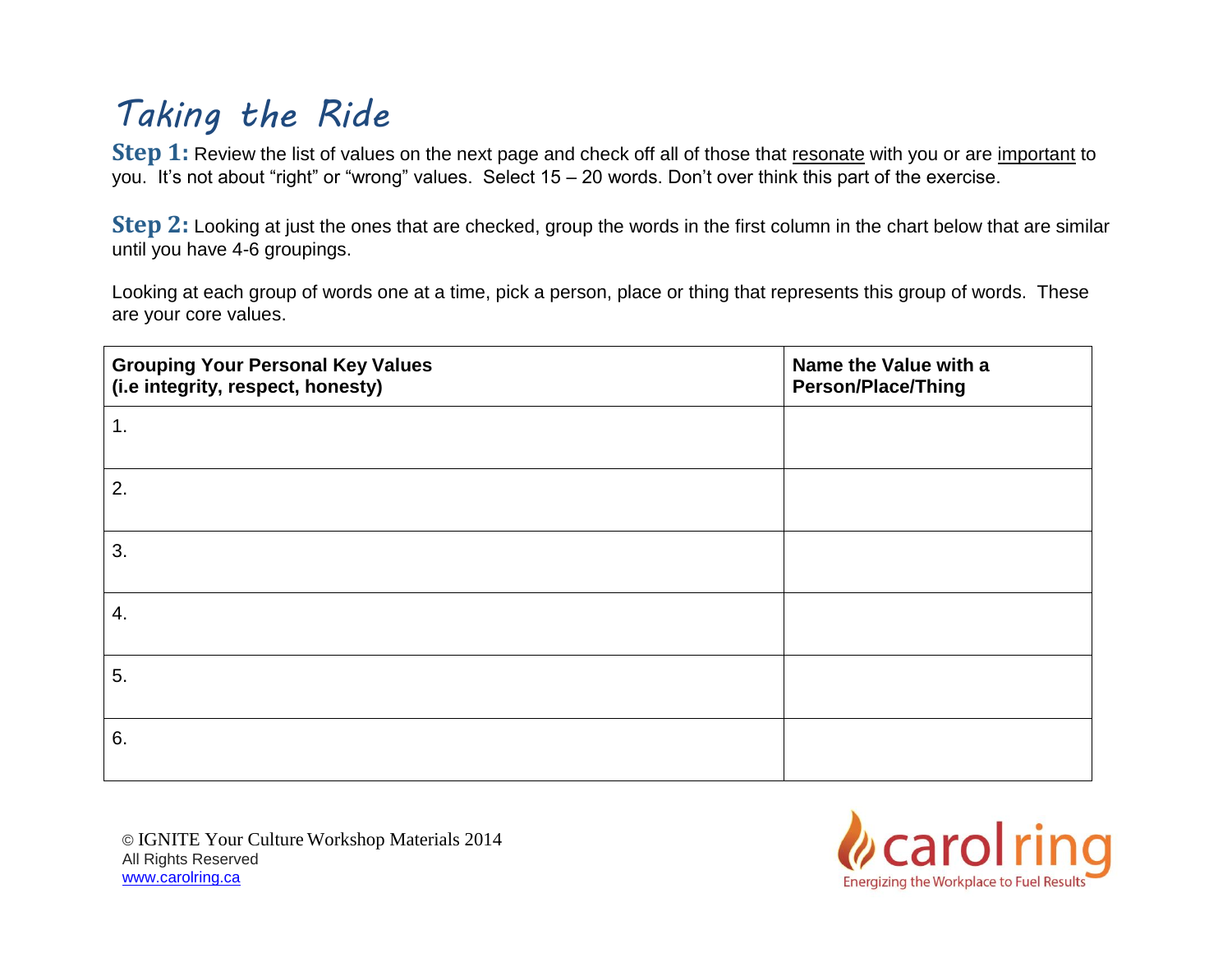#### **Personal Key Values**

| <b>Risk</b>     | Grace               | Togetherness           |
|-----------------|---------------------|------------------------|
| $\Box$          | $\Box$              | $\Box$                 |
| Impact          | Serve               | Empathize              |
| $\Box$          | $\Box$              | $\Box$                 |
| Design          | Learn               | Relate with God        |
| $\Box$          | $\Box$              | $\Box$                 |
| Sensations      | Guide               | Educate                |
| $\Box$          | $\Box$              | $\Box$                 |
| Expert          | Have fun            | Triumph                |
| $\Box$          | $\Box$              | $\Box$                 |
| Wealth          | Attractiveness      | Family                 |
| $\Box$          | $\Box$              | $\Box$                 |
| Problem Solving | Assist              | Support                |
| $\Box$          | $\Box$              | $\Box$                 |
| Imagination     | Locate              | Be passionate          |
| $\Box$          | $\Box$              | $\Box$                 |
| To glow         | Cause               | Instruct               |
| $\Box$          | $\Box$              | $\Box$                 |
| Honesty         | Sensual             | Score                  |
| $\Box$          | $\Box$              | $\Box$                 |
| Gamble          | Being alone         | Harmony                |
| $\Box$          | $\Box$              | $\Box$                 |
| Stimulate       | Physical challenge  | Enlighten              |
| $\Box$          | $\Box$              | $\Box$                 |
| Conceive        | Uncover             | Win over               |
| $\Box$          | $\Box$              | $\Box$                 |
| Freedom         | Inspire             | Take risk              |
| $\Box$          | $\Box$              | $\Box$                 |
| Set standards   | Play games          | Loyalty                |
| $\Box$          | $\Box$              | $\Box$                 |
| Courage         | Quality             | Fame                   |
| $\Box$          | $\Box$              | $\Box$                 |
| Encourage       | Improve             | Danger                 |
| $\Box$          | $\Box$              | $\Box$                 |
| Assemble        | Magic               | Stability              |
| $\Box$          | $\Box$              | $\Box$                 |
| To feel good    | Influence           | Money                  |
| $\Box$          | $\Box$              | $\Box$                 |
| Be entertained  | Venture             | Truth                  |
| $\Box$          | $\Box$              | $\Box$                 |
| Coach           | Minister to         | Dominate field         |
| $\Box$          | $\Box$              | $\Box$                 |
| Innovation      | Locate              | Independence           |
| $\Box$          | $\Box$              | $\Box$                 |
| Community       | Power and authority | Facilitate             |
| $\Box$          | $\Box$              | $\Box$                 |
| Competition     | Arts                | Privacy                |
| $\Box$          | $\Box$              | $\Box$                 |
| Faith           | Cooperation         | Experiment             |
| $\Box$          | $\Box$              | $\Box$                 |
| Travel          | Respect             | Creativity             |
| $\Box$          | $\Box$              | $\Box$                 |
| Accomplishment  | Peace               | Flexible work schedule |
| $\Box$          | $\Box$              | $\Box$                 |
| $\Box$          | $\Box$              | $\Box$                 |
|                 |                     |                        |
|                 |                     |                        |

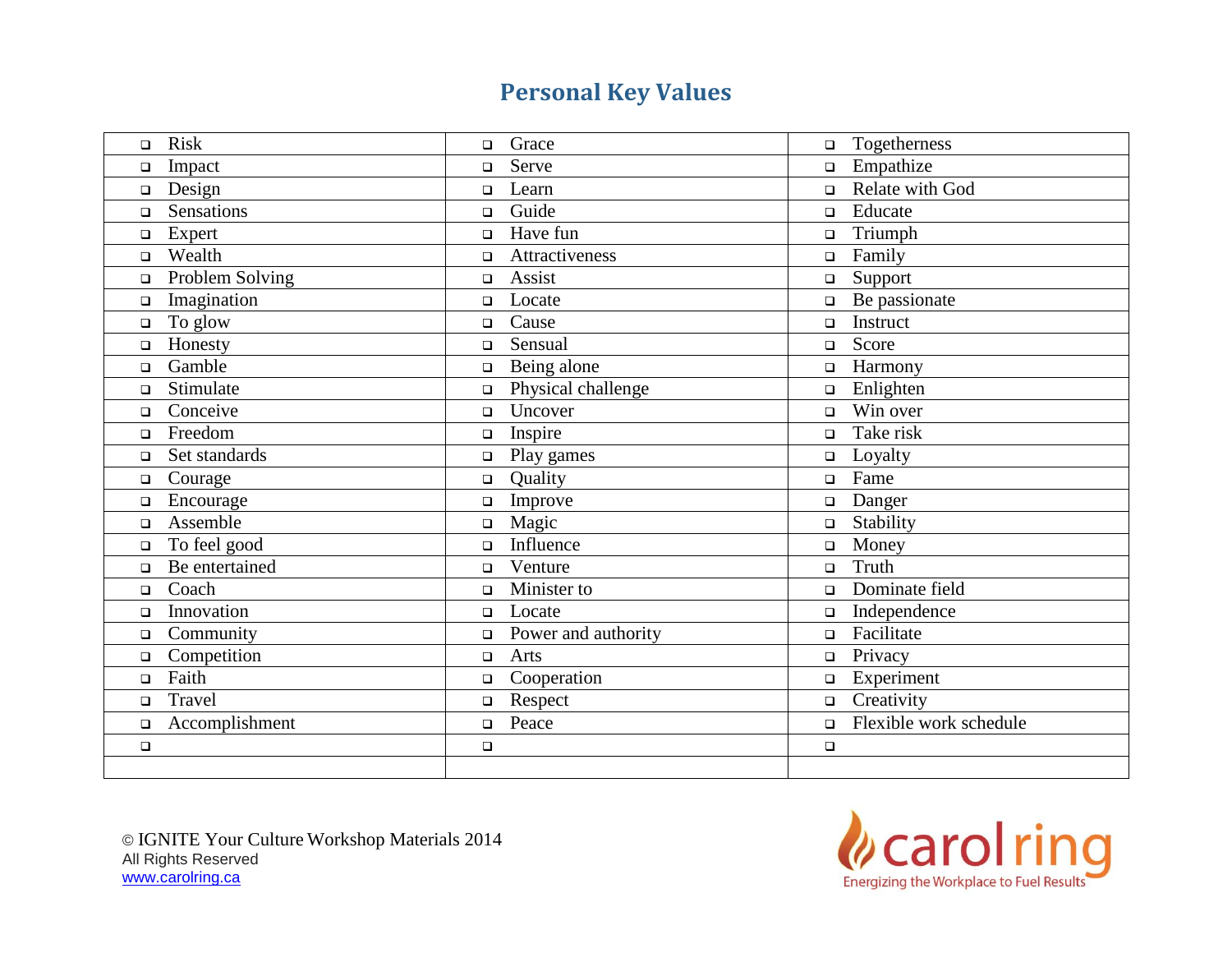Where in your life are you currently honoring these values?

Where could you be better honoring these values?

What could you say "no" to, now that you are clear about your top values?

 $\overline{a}$  , and the set of the set of the set of the set of the set of the set of the set of the set of the set of the set of the set of the set of the set of the set of the set of the set of the set of the set of the set  $\overline{a}$  , and the set of the set of the set of the set of the set of the set of the set of the set of the set of the set of the set of the set of the set of the set of the set of the set of the set of the set of the set \_\_\_\_\_\_\_\_\_\_\_\_\_\_\_\_\_\_\_\_\_\_\_\_\_\_\_\_\_\_\_\_\_\_\_\_\_\_\_\_\_\_\_\_\_\_\_\_\_\_\_\_\_\_\_\_\_\_\_\_\_\_\_\_\_\_\_\_\_\_\_\_\_\_\_\_\_\_\_\_\_\_\_\_\_\_\_\_\_\_\_\_\_\_\_\_\_

\_\_\_\_\_\_\_\_\_\_\_\_\_\_\_\_\_\_\_\_\_\_\_\_\_\_\_\_\_\_\_\_\_\_\_\_\_\_\_\_\_\_\_\_\_\_\_\_\_\_\_\_\_\_\_\_\_\_\_\_\_\_\_\_\_\_\_\_\_\_\_\_\_\_\_\_\_\_\_\_\_\_\_\_\_\_\_\_\_\_\_\_\_\_\_\_\_  $\overline{a}$  , and the set of the set of the set of the set of the set of the set of the set of the set of the set of the set of the set of the set of the set of the set of the set of the set of the set of the set of the set  $\overline{a}$  , and the set of the set of the set of the set of the set of the set of the set of the set of the set of the set of the set of the set of the set of the set of the set of the set of the set of the set of the set

\_\_\_\_\_\_\_\_\_\_\_\_\_\_\_\_\_\_\_\_\_\_\_\_\_\_\_\_\_\_\_\_\_\_\_\_\_\_\_\_\_\_\_\_\_\_\_\_\_\_\_\_\_\_\_\_\_\_\_\_\_\_\_\_\_\_\_\_\_\_\_\_\_\_\_\_\_\_\_\_\_\_\_\_\_\_\_\_\_\_\_\_\_\_\_\_\_  $\overline{a}$  , and the set of the set of the set of the set of the set of the set of the set of the set of the set of the set of the set of the set of the set of the set of the set of the set of the set of the set of the set  $\overline{a}$  , and the set of the set of the set of the set of the set of the set of the set of the set of the set of the set of the set of the set of the set of the set of the set of the set of the set of the set of the set



#### **Here's the ticket**

- As you align your life around your top values, you will feel more fulfilled
- You can use your values to prioritize and learn when to say "no"
- When you are stressed, get curious about what value of yours is not being honored

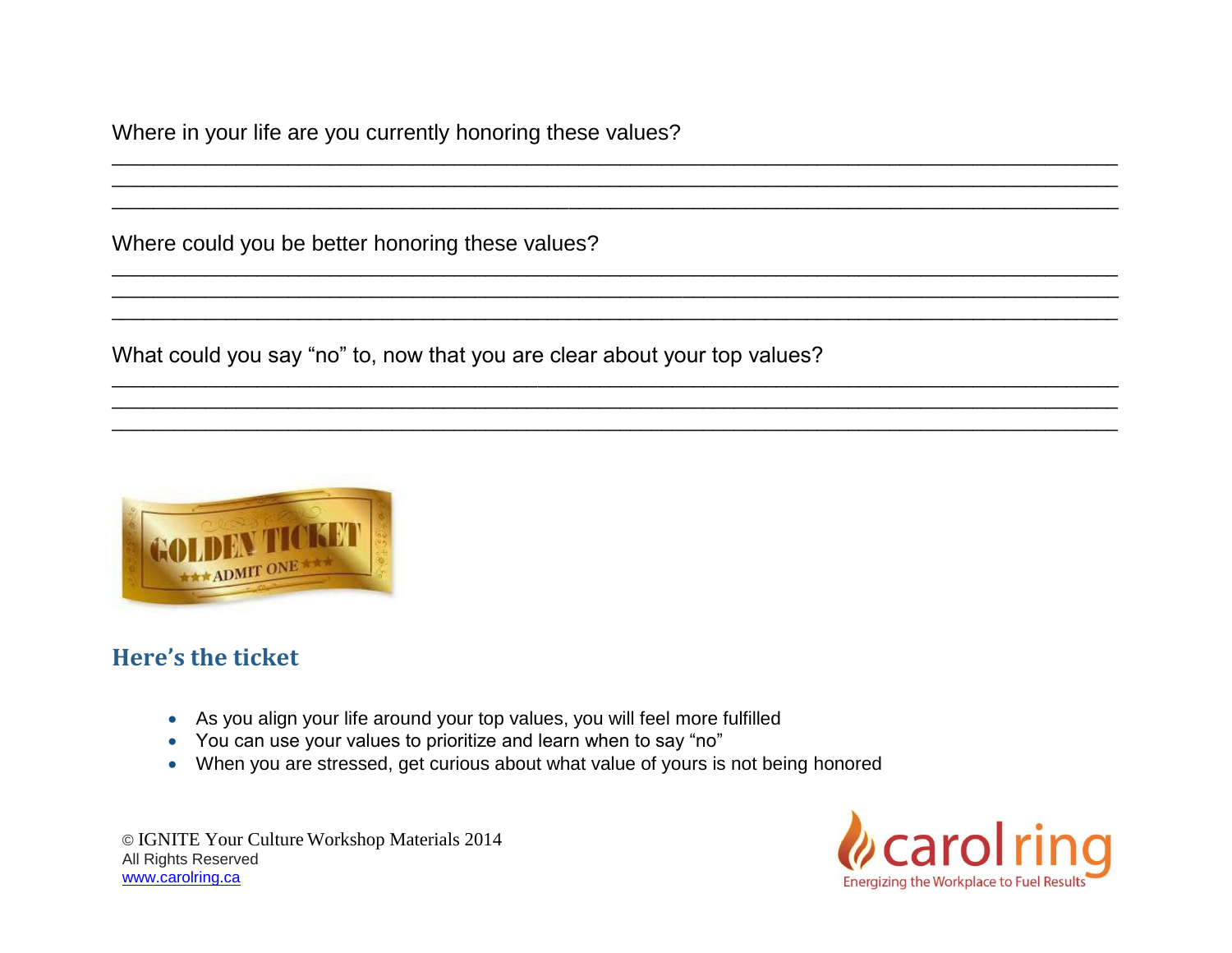### *Fuel for Thought*

It's the values and behaviors of a leader that set the tone for the culture of the organization. Now that you have a better understanding of your values and how that can impact your behavior:

How honest are you being about your role in the creation of your division's culture?

What are you as leaders in your organization doing to contribute to your corporate culture?

How much of your corporate culture is a direct result of the personal values of your leadership team?



*"Example is not the main thing in influencing others, it is the only thing"* 

*Albert Schweitzer*